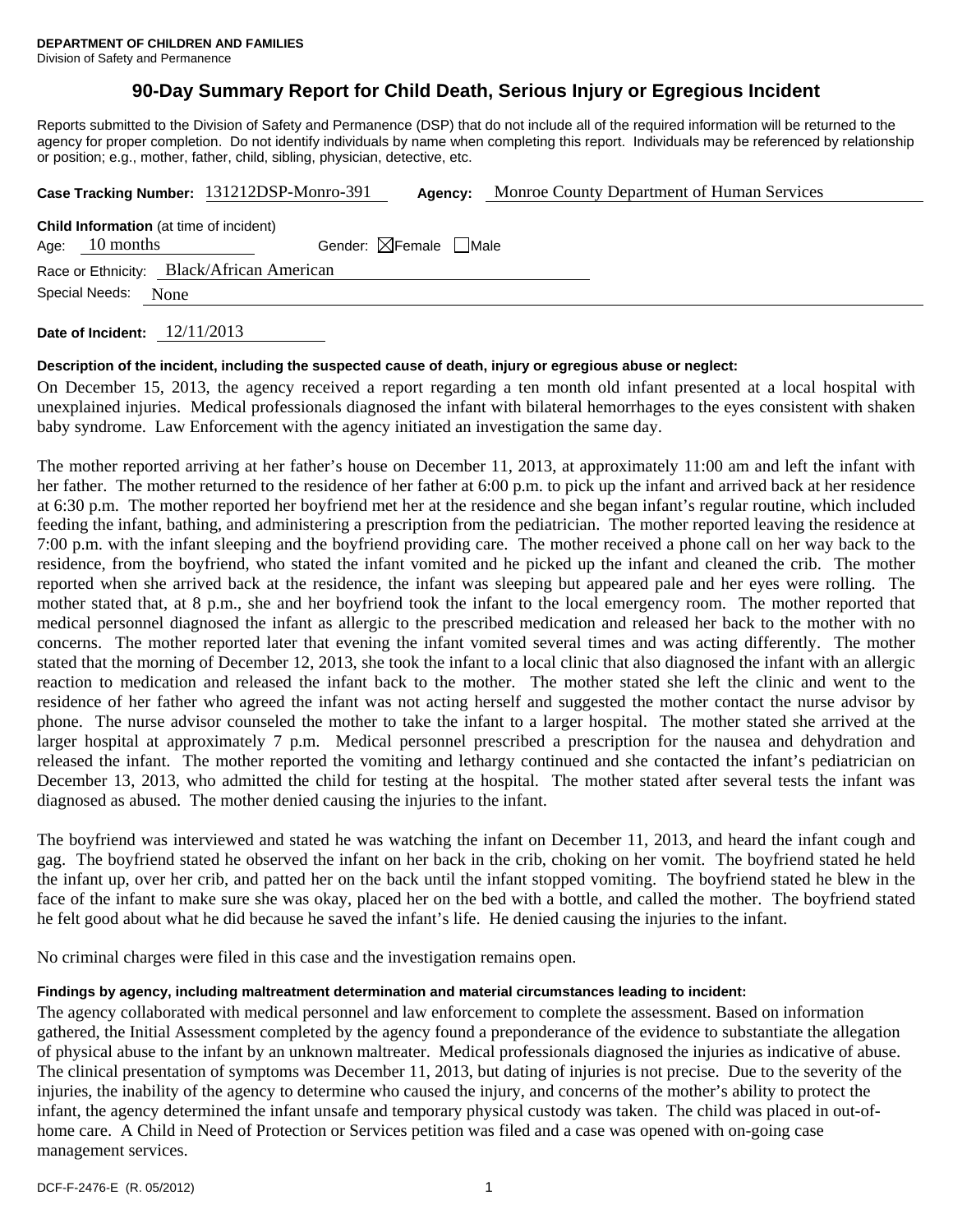

**Child's residence at the time of incident:**  $\boxtimes$  In-home  $\Box$  Out-of-home care placement

Complete the appropriate following section (A. or B. based on the child's residence at the time of the incident).

#### **A. Children residing at home at the time of the incident:**

**Description of the child's family** (includes household members, noncustodial parent and other children that have visitation with the child and / or in the child's family home):

At the time of the incident, the infant resided with her mother. The noncustodial father was uninvolved and did not visit.

**Yes No Statement of Services:** Were services under ch. 48 or ch. 938 being provided to the child, any member of the child's family or alleged maltreater at the time of the incident, including any referrals received by the agency or reports being investigated at time of incident?

**If "Yes", briefly describe the type of services, date(s) of last contact between agency and recipient(s) of those services, and the person(s) receiving those services:** 

N/A

**Summary of all involvement in services as adults under ch. 48 or ch. 938 by child's parents or alleged maltreater in the previous five years:** (Does not include the current incident.) None

**Summary of actions taken by the agency under ch. 48, including any investigation of a report or referrals to services involving the child, any member of the child's family living in this household and the child's parents and alleged maltreater.** (Does not include the current incident.)

(Note: Screened out reports listed in this section may include only the date of the report, screening decision, and if a referral to services occurred at Access. Reports that do not constitute a reasonable suspicion of maltreatment or a reason to believe that the child is threatened with harm are not required to be screened in for an initial assessment, and no further action is required by the agency.)

On July 2, 2013, the agency screened-out a CPS report. No service referrals made.

On December 14, 2013, the agency screened-out a CPS report. No service referrals made.

## **Summary of any investigation involving the child, any member of the child's family and alleged maltreater conducted under ch. 48 or ch. 938 and any services provided to the child and child's family since the date of the incident:**

The agency collaborated with medical personnel and law enforcement to complete the assessment. Based on information gathered, the Initial Assessment completed by the agency found a preponderance of the evidence to substantiate the allegation of physical abuse to the infant by an unknown maltreater. Medical professionals diagnosed the injuries as indicative of abuse. The clinical presentation of symptoms was December 11, 2013, but dating of injuries is not precise. Due to the severity of the injuries, the inability of the agency to determine who caused the injury, and concerns of the mother's ability to protect the infant, the agency determined the infant unsafe and temporary physical custody was taken. The child was placed in out-of-home care. A Child in Need of Protection or Services petition was filed and a case was opened with on-going case management services. The mother has supervised visitation, parent education and continued case management services. The infant also receives community services.

## **B. Children residing in out-of-home (OHC) placement at time of incident:**

#### **Description of the OHC placement and basis for decision to place child there:** N/A.

# **Description of all other persons residing in the OHC placement home:**

N/A

**Licensing history:** Including type of license, duration of license, summary of any violations by licensee or an employee of licensee that constitutes a substantial failure to protect and promote the welfare of the child. N/A

## **Summary of any actions taken by agency in response to the incident:** (Check all that apply.)

- 
- Protective plan implemented  $R$  Referral to services
- Screening of Access report Attempted or successful reunification
	-